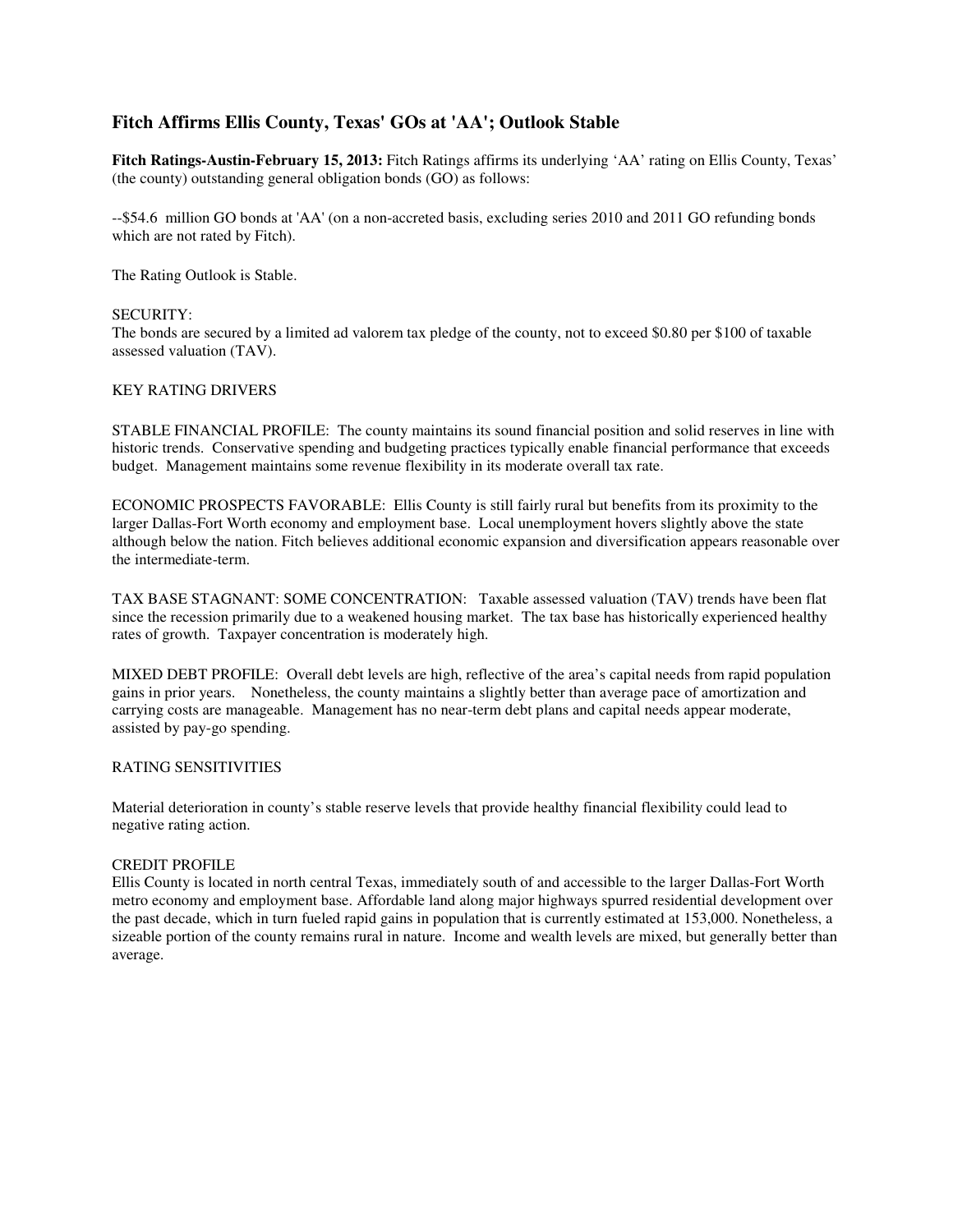## TREND OF STABLE FINANCES

The county's financial position remains stable and comparable to prior years, characterized by solid general fund reserves. Since fiscal 2002, general fund reserves have remained at no less than 21% of spending. Property taxes provide most of the county's operating revenues. The district has generated operating surpluses in three of the last five fiscal years, assisted by conservative financial management practices and the implementation of some costsaving measures. Drawdowns on reserves are typically due in part to pay-go capital spending.

For fiscal 2011, the county added modestly to reserves after a cumulative draw of about \$1 million over the prior two fiscal years. This increased unrestricted general fund reserves slightly to \$8.2 million or approximately 24% of spending. Liquidity strengthened in fiscal 2011 as well with general fund cash and investments totaling nearly \$10 million or over three months of general operational spending. Management anticipates adding another \$400,000 to reserves at fiscal 2012 year-end. Fiscal 2012 operating results were assisted by a modest \$0.02 per \$100 TAV increase to the county's relatively moderate overall tax rate, which was maintained in fiscal 2013 and has served to offset the flat TAV trends. Fitch views positively the recent adoption of a formal fund balance policy that targets reserves equal to a higher 120 days of spending as evidence of management's commitment to maintaining and enhancing its already solid financial profile.

The fiscal 2013 adopted operating budget was balanced; general fund spending remained fairly flat at \$36.1 million. Year-to-date operations are reportedly running in line with budget. Over the near-term, management is proactively considering further cost-saving options, the most material of which could include the privatization of county jail operations.

# YEAR-OVER-YEAR UNEMPLOYMENT DOWN; LAGGING TAXABLE VALUES REMAIN FLAT

Much of Ellis County remains rural in nature despite rapid, pre-recessionary economic expansion from affordable housing development within commuting proximity to the Dallas-Fort Worth metro area along major highway systems that include Interstate Highway 35. Some economic strengthening since the end of the recession is evident with a year-over-year decline in unemployment. At 6.4% in October 2012, unemployment levels were down from 7.7% in October 2011, remaining slightly above the state (6.2%) and below the nation's rate of 7.5%.

Although residential development has driven recent growth trends, the county also maintains a historically stable industrial base of cement and steel manufacturers as well as some large distribution centers and utility plants that represent most of the county's largest taxpayers. The top ten taxpayers contribute a moderately high 15% of TAV. Recessionary pressures on the housing market that led to significantly reduced development activity and lower home values are reflected in a trend of generally flat TAV over the past four fiscal years. Solid tax base gains from fiscal years 2003-2009 that averaged just over 10% annually halted in fiscal 2010.

Near-term projections anticipate this recently flat trend to continue with a 1% TAV gain in fiscal 2014, which Fitch believes is reasonable given very low levels of new development reported. Over the longer-term, management favorably indicates there has been developer activity on establishing infrastructure necessary to support a sizeable subdivision. This subdivision is expected to include 3,000 single-family homes and 600 multi-family residences at build-out, although Fitch recognizes that the pace of development and its subsequent impact on TAV remains uncertain given its very preliminary stage.

### OVERALL DEBT BURDEN HIGH /MANAGEABLE CARRYING COSTS AND CAPITAL NEEDS

Overall debt ratios are high, reflective of the area's previous fast-paced expansion. Overall debt approximates \$5,800 on a per capita basis and 6.8% of market value on a currently accreted basis, due in large part to local school district debt. However, the county's capital needs have remained manageable despite the rapid population growth due to typically annual pay-go capital spending and given the more limited scope of statutory responsibilities for a Texas county. The county has been a relatively infrequent debt issuer. Its debt profile is primarily comprised of fixed-rate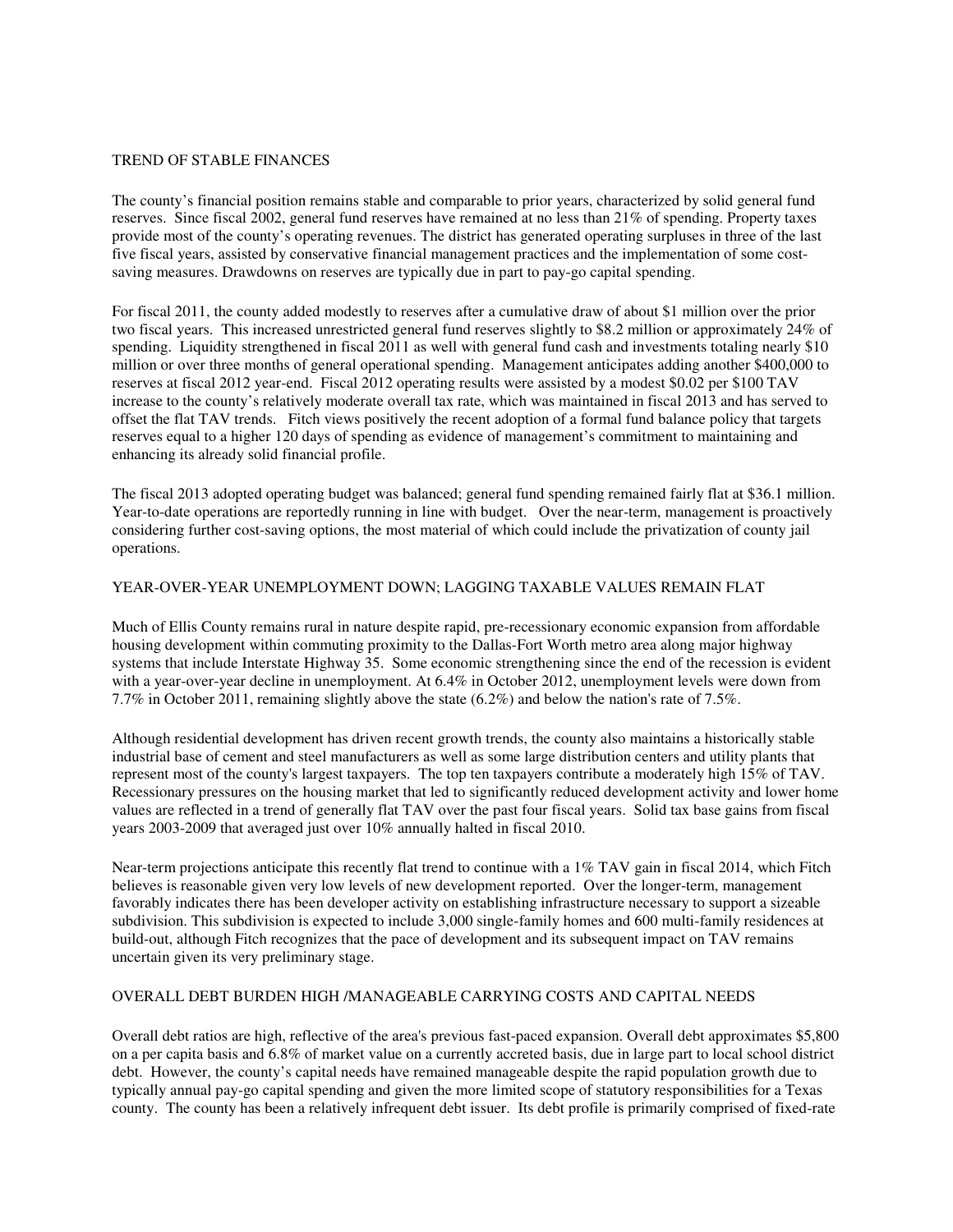debt with modest use of capital appreciation bonds. Principal amortization is slightly above-average at about 53% of principal maturing within 10 years. The county has no remaining bond authority nor other near-term debt plans.

# OTHER LONG-TERM LIABILITIES MODERATE

The county's pension plan, as well as disability and death benefits, are through the Texas County and District Retirement System (TCDRS), an agent multiple-employer plan. The county has made 100% of its annual pension cost (APC) for fiscal years 2009-2011, which equaled \$3.6 million in fiscal 2011. At 75%, the county's funded position was satisfactory after adjusting for a more conservative 7% investment rate of return.

The county also provides other post-employment benefits (OPEB) to its retirees, which consists of a health insurance benefit subsidy in a single-employer plan. The county funds OPEB annually on a pay-go basis. Yearly contributions have increased over the past three fiscal years, but are no more than about 31% of annual OPEB cost. Management may consider funding an OPEB trust over the near-term, although the unfunded actuarial accrued liability (UAAL) is a relatively moderate \$6.2 million at the most recent December 31, 2010 actuarial valuation date or less than 1% of fiscal 2013 market value. Carrying costs for the county (debt service, pension, OPEB costs) totaled a manageable 19.3% of governmental fund spending in fiscal 2011.

Contact: Primary Analyst Rebecca C. Moses Director +1-512-215-3739 Fitch, Inc. 111 Congress Avenue Austin, TX 78701

Secondary Analyst Blake Roberts Associate Director +1-512-215-3741

Committee Chairperson Amy Laskey Managing Director +1-212-908-0568

Additional information is available at 'www.fitchratings.com'.

In addition to the sources of information identified in Fitch's report 'Tax-Supported Rating Criteria', this action was additionally informed by information from Creditscope, University Financial Associates, LoanPerformance, Inc, and IHS Global Insight.

Applicable Criteria and Related Research:

--'Tax-Supported Rating Criteria', (Aug. 14, 2012);

--'U.S. Local Government Tax Supported Rating Criteria', (Aug. 14, 2012).